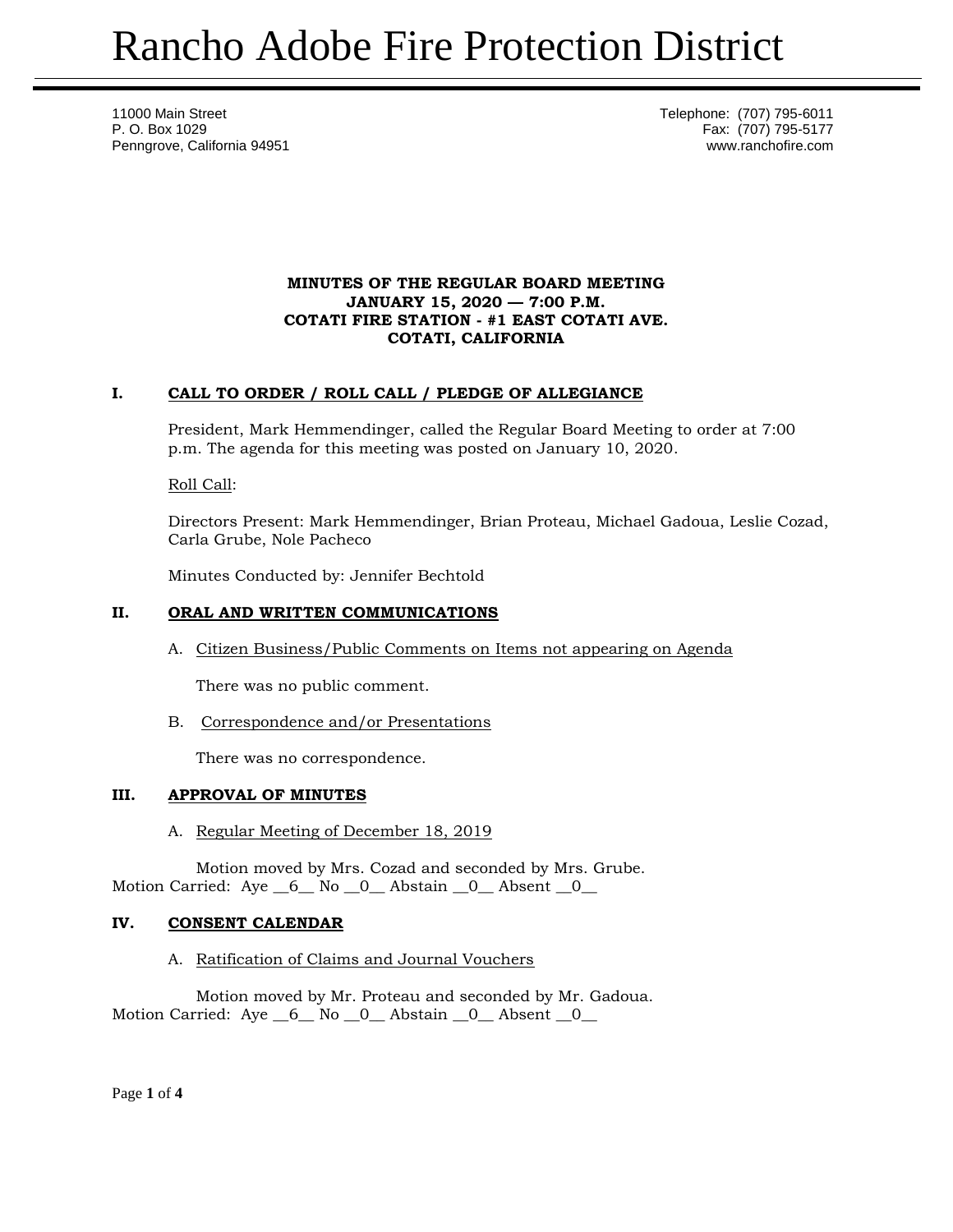## **V. ADMINISTRATIVE COMMUNICATIONS**

### A. Chief's Report

Chief Thompson reported on the following items:

Training:

- Six personnel are in background and these are expected to be completed by February.
- The current plan is to hold a two to three week academy for the new hires.

Engineer Academy:

 The assessment center will be held before the end of January with four candidates participating.

New Captains:

- Evaluations and development continue.
- BC Assessment will be moving forward to February.
- DMI installed the new firewall at the Penngrove station. This has been configured to work with the Comcast cell internet backup that was established after the Kincade fire. We have also started a "cloud backup" process to harden our infrastructure against disasters.

Other Items:

- Work is continuing on requests from the Insurance Service Office (ISO) to complete the audit. If we can lower our ISO ratings, we can prove to our citizens that their investment in the Rancho Adobe Fire District was well worth it.
- The Crab Feed is scheduled for January 25 and tickets are sold out!
- BC Weihman continues to work on leading the implementation of our policies and this is his top priority.
- Performance reviews for all staff were completed at the end of December.
- Disaster/COPE trainings continue in February and the next one will be held at a senior citizens center.
- BC Weihman is meeting with Sonic and R-Tech reps to see if they can provide a better proposal than we have from Comcast for high reliability internet.
- The emergency trigger button on the radios has been completed with minor adjustments pending. Testing and training will begin next month.
- Chief Thompson attended the Cotati City Council meeting Tuesday night to hear the presentation by Supervisors Rabbitt and Hopkins on the ½-cent sales tax increase.

#### B. Director Reports

Mr. Hemmendinger reported a request has been sent to Lynda Hopkins and David Rabbitt to speak with them about the Zone 9 consolidation process. It has been a week and he has received no response. In addition, the SCFDA has had a representative to the working group (FSWG) and this person has now resigned, so a new rep will be picked soon. While this position may not be filled at the January meeting, a more thorough search will take place this time since this person would hold a critical position should the sales tax increase go through.

- C. Committee Reports
	- a. Finance/Budget

Mr. Hemmendinger stated the current budget is in Board packets. We will be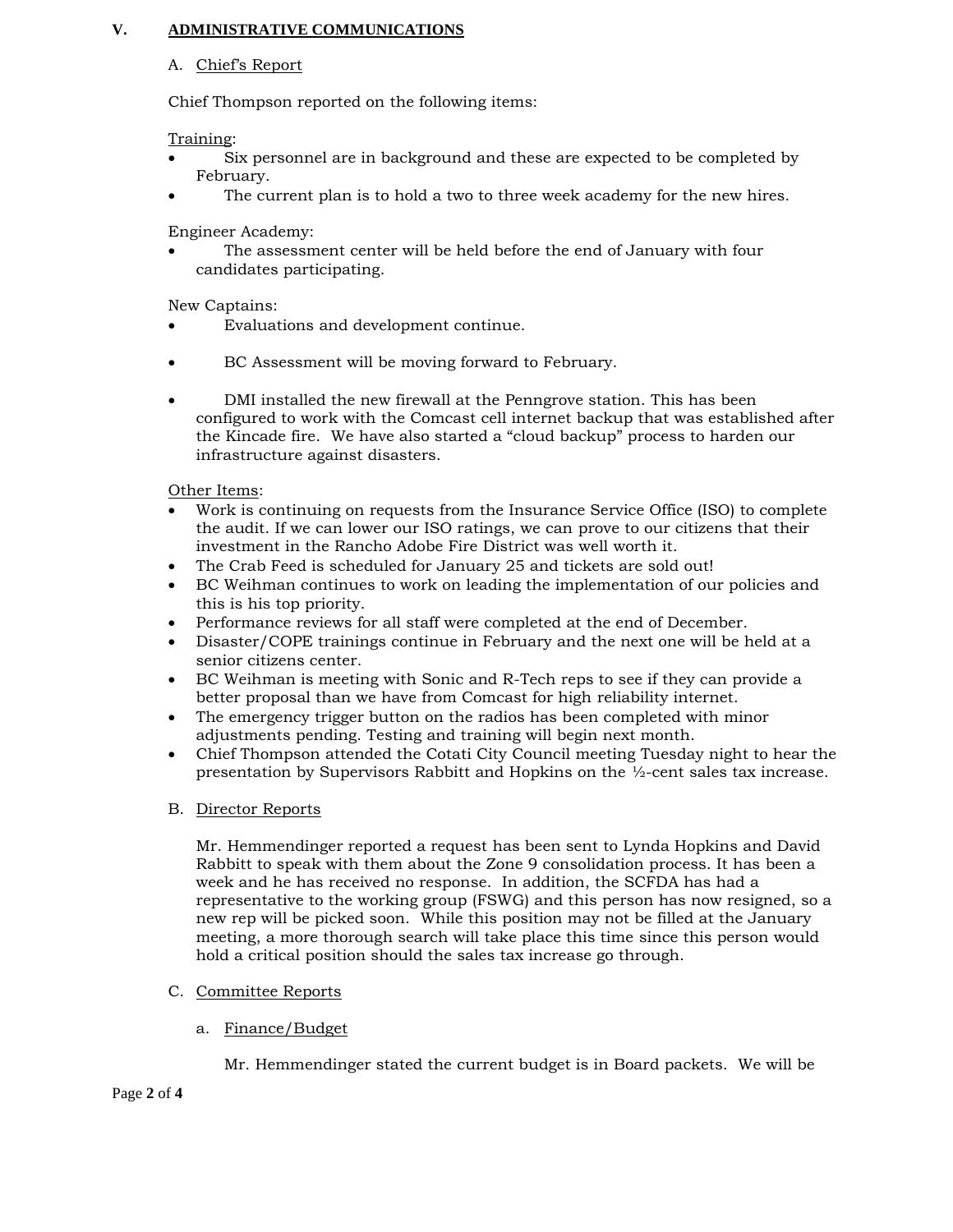#### *Administrative Communications Continued:*

filling six open full-time firefighter positions and one full-time engineer position this fiscal year. We are a bit high in budget category 5910 but we appear to be on target. The same is true for revenues. The County is current on payments due for the casino contract. Chief Thompson commented that at the Cotati City Council meeting last night, the purview was that we are financially sitting "fat" due to the passing of Measure W, but this is not true. We do have our heads above water, but we do need additional revenues. Mr. Hemmendinger also noted our revised five-year plan is now posted on the district website, and this shows the deficits we are facing as well as our reserve funds.

b. Negotiations

There was no report filed but it was mentioned we should begin scheduling meetings.

c. Equipment

There was no report filed.

d. Legislative

There was no report filed.

e. Chief's Evaluation

A meeting will be scheduled soon.

f. Long Range Planning

Mr. Hemmendinger mentioned that there is nothing new to report.

#### D. Firefighters' Association Report

BC Weihman commented the crab feed coming up in one week and tickets are sold out. There is plenty need for help the night of the event.

#### E. Firefighter's Union Report

There was no report filed.

## **VI**. **UNFINISHED BUSINESS**

A. Review of Board of Directors Applications, Interviews and Possible Appointment of New Board Member

Mr. Bret Herman was introduced and said a few words about himself and his background. The Board asked a few questions and then voted to appoint Mr. Herman to the Board of Directors.

Motion moved by Mr. Gadoua and seconded by Mr. Proteau. Motion Carried: Aye 6 No 0 Abstain 0 Absent 0

> Mr. Hemmendinger administered the Oath of Office to Mr. Herman and welcomed him to the Board of Directors.